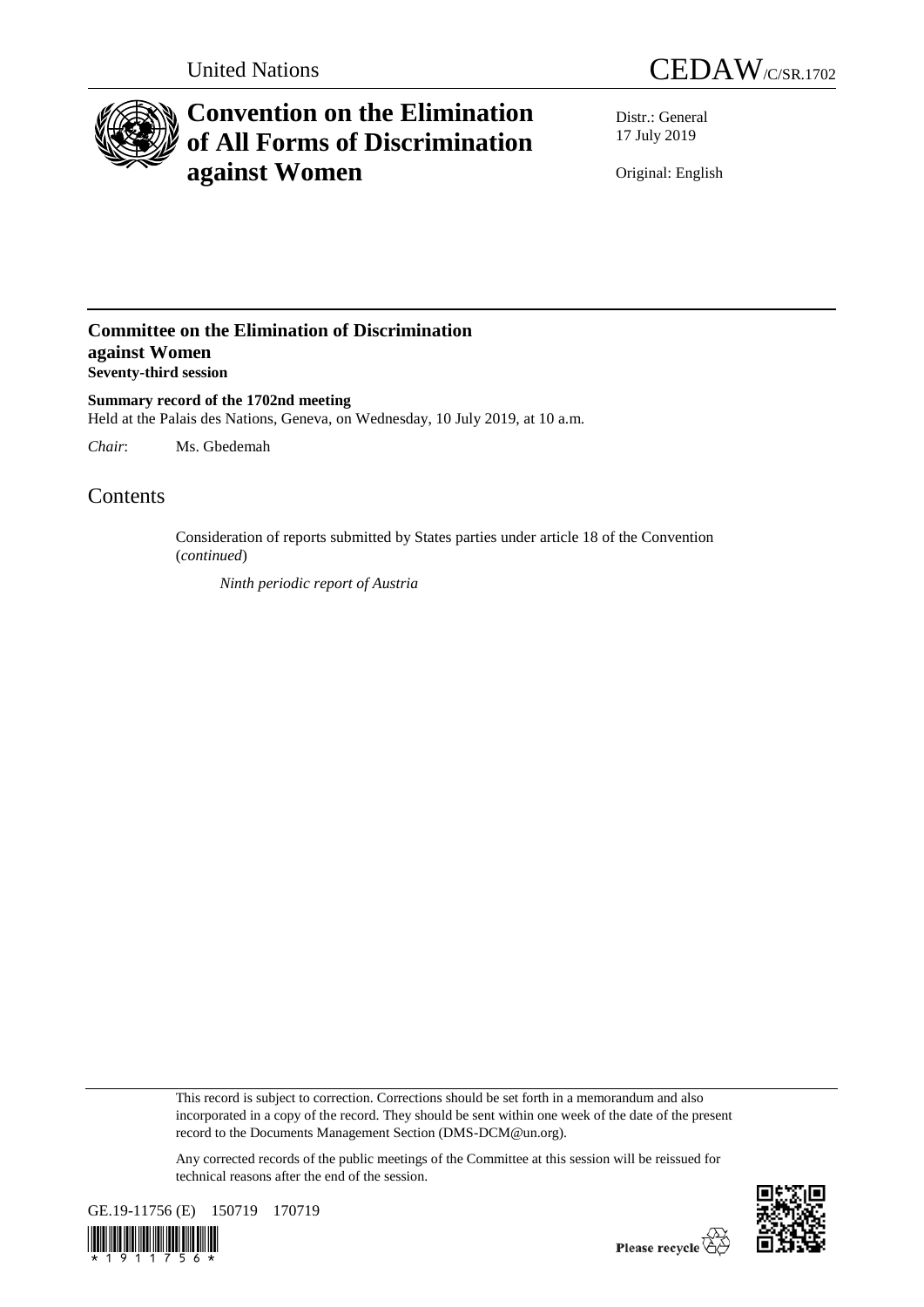*The meeting was called to order at 10 a.m.*

**Consideration of reports submitted by States parties under article 18 of the Convention** (*continued*)

*Ninth periodic report of Austria* [\(CEDAW/C/AUT/9,](http://undocs.org/en/CEDAW/C/AUT/9) [CEDAW/C/AUT/Q/9](http://undocs.org/en/CEDAW/C/AUT/Q/9) and [CEDAW/C/AUT/Q/9/Add.1\)](http://undocs.org/en/CEDAW/C/AUT/Q/9/Add.1)

1. *At the invitation of the Chair, the delegation of Austria took places at the Committee table*.

2. **Mr. Tichy** (Austria) said that, since June 2019, for the first time in Austrian history, the head of Government was a woman and half of all government ministers were women. Following the Committee's recommendations, the Government had withdrawn its last reservation to the Convention in 2015. Also in 2015, for the first time, a German language commentary to the Convention had been published, as a result of collaboration among Austrian, German and Swiss lawyers. The Government carried out affirmative action for the advancement of women and ensured gender mainstreaming in various policy areas. With a view to overcoming gender stereotypes, various initiatives were carried out at the national and regional levels concerning the workplace, education, media and politics. Educational and vocational training initiatives included the annual Girls' Day, the aim of which was to encourage girls to pursue careers in science, technology, engineering and mathematics. Teacher training was oriented to reducing gender stereotypes and fostering equality.

3. Regarding measures to address violence against women, law enforcement had been strengthened and a comprehensive victim support system had been developed. Following ratification of the Council of Europe Convention on Preventing and Combating Violence against Women and Domestic Violence, the Government's report on implementation of that Convention had been among the first to be submitted to the Group of Experts on Action against Violence against Women and Domestic Violence, and the Government had adopted the National Action Plan on the Protection of Women against Violence. To prevent forced marriage, the authorities had enforced the relevant legal provisions, and government institutions were working closely with civil society to combat that practice and to support and repatriate persons who had become victims of forced marriages abroad. A task force had been set up in 2018 to address problems related to violence, including sexual violence. It was composed of representatives of federal government ministries, practitioners and scientists, and one of its aims was to draw up recommendations on victim protection, preventive work with offenders and protection against violence. In February 2019, around 50 measures proposed by the task force, including the categorization of female genital mutilation as a stand-alone criminal offence, had been adopted by the Government, and a ministerial proposal for their implementation had been submitted for public consultation. A bill had subsequently been presented to the National Council and parliamentary discussions were expected to take place in September 2019. It remained a challenge to provide access to victim support services for women with disabilities or migrant women who were victims of sexual violence.

4. Efforts to reduce socioeconomic inequality between men and women included the adoption in 2017 of a law on equal representation of women and men on supervisory boards, one of the aims of which was to raise the proportion of women in leadership and decision-making positions. The country's pay gap remained one of the largest in the European Union. Following an evaluation in 2015, it was reported that employees were generally not aware of the requirement for companies with more than 150 employees to produce income reports, which prompted the launch of awareness-raising campaigns on fair wages and income transparency. Since 2018, the relevant ministries and other various stakeholders had engaged in discussions on the subject. Reasons for the gender pay gap were mainly rooted in stereotypical educational and professional choices, which the Government was addressing through initiatives to encourage girls to study scientific and technical subjects. The gender pay gap also contributed to differences in the level of pensions, which were around 40 per cent lower for women than for men. Social protection measures had been adopted and information services provided to avoid poverty among older women.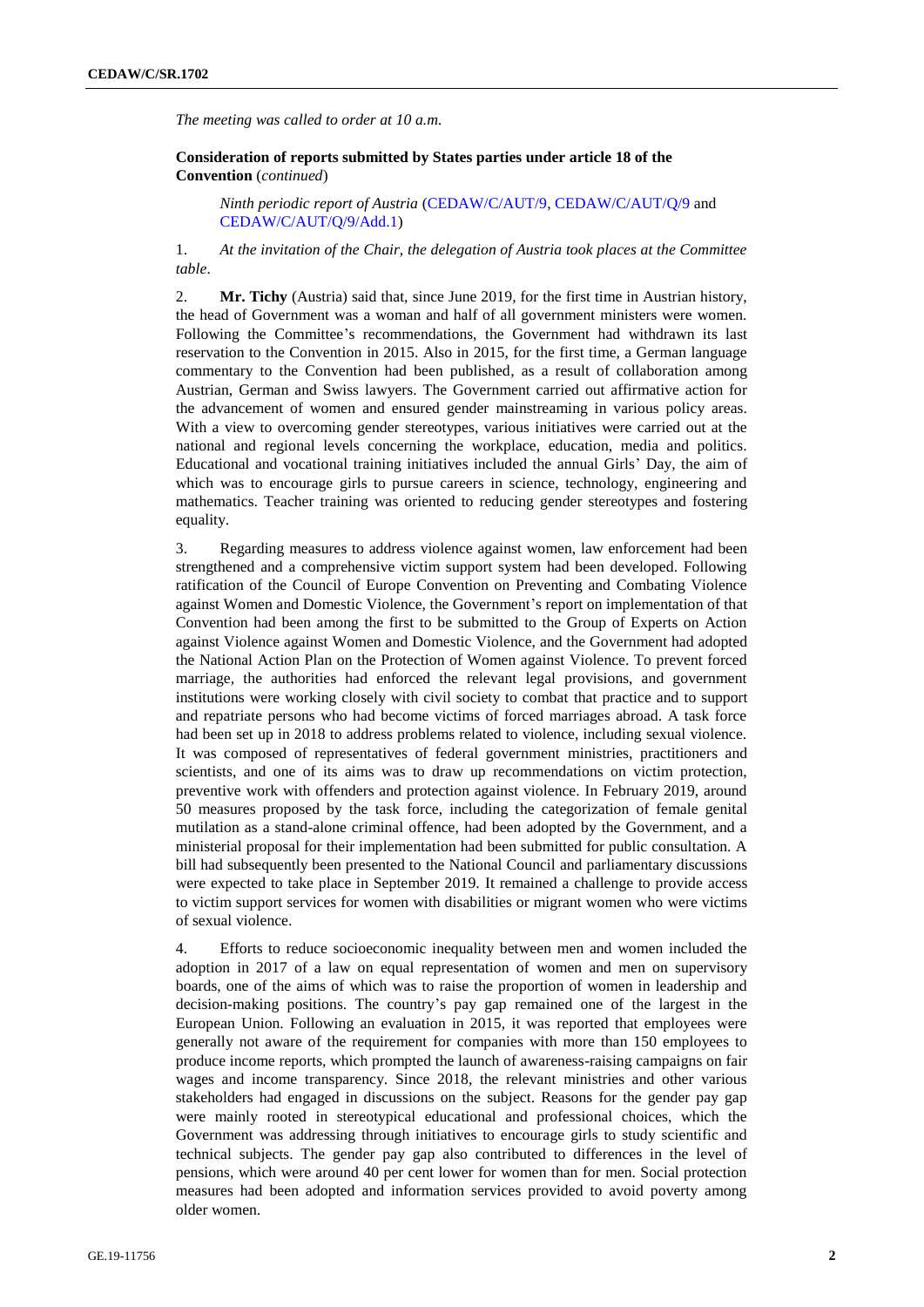5. Regarding reconciliation of work, family and private life, measures had been taken to promote the equal distribution of unpaid work between women and men. Awarenessraising activities had been launched at the national and regional levels to encourage men to contribute more to childcare, care of relatives and housework. Legal provisions had been introduced to improve the sharing of childcare between both parents, including a tax relief provision known as Family Bonus Plus. Specific measures had been implemented for groups of vulnerable women, they included the allocation of funds from the Austrian programme for rural development to social programmes such as childcare activities. The Employment Austria 2014–2020 programme focused on investment to promote gender equality in the labour market and to facilitate employment for women refugees. Counselling and information services were provided for women whose first language was not German. Through the 2012–2020 National Action Plan on Disabilities, support was provided to help women with disabilities enter the labour market and access medical services. Workshops on the prevention of violence, particularly against women and girls, were delivered at schools. With respect to gender mainstreaming and gender budgeting, all federal ministries and the highest national institutions had to define outcome-oriented objectives and specific activities for their annual budgets, and a number of those objectives and activities focused on improving gender equality.

6. Furthermore, the country's foreign and development policy had for many years centred on the fight against gender discrimination and gender-based violence (with a focus on female genital mutilation), the political and economic empowerment of women and the implementation of the women and peace and security agenda of the United Nations. For example, the Government had allocated over  $E1$  million to activities to support women's sexual and reproductive health, benefiting women and girls in Africa, and further funds would be provided. Another  $E1$  million had also been provided by the Austrian Integration Fund in March 2019 for projects to combat violence against women.

7. The country had used its Presidency of the Council of Europe in the second half of 2018 to promote gender equality at the European level. Under the Austrian Presidency, initiatives had been taken to encourage a dialogue on gender equality in the European Union and a conference entitled Gender Equality and YOU had been organized. A particular success of the Presidency had been the signing by 27 European Union member States of a Joint Declaration entitled "Gender Equality as a Priority of the European Union today and in the future". The signatories had called for a high-level, stand-alone European Union Gender Equality Strategy for the period 2018–2023. Gender mainstreaming had been promoted during the Austrian Presidency. The Presidency had worked to advance accession by the European Union to the Council of Europe Convention on Preventing and Combating Violence against Women and Domestic Violence. As a member of the United Nations Human Rights Council, Austria placed particular importance on the protection of women's rights. It had also announced its candidacy for membership of the Commission on the Status of Women for 2021–2025.

#### *Articles 1 to 6*

8. **Mr. Bergby** said that he would like information regarding the absence of a prohibition against gender-based discrimination in the Constitution. He had heard that the European Convention on Human Rights had been incorporated directly into national law, and he asked whether the Government also envisaged giving the Convention the same status as a directly applicable constitutional law. There apparently was a conglomerate of national laws regulating equal treatment of men and women. He asked whether the Government planned to introduce a single anti-discrimination law to cover all areas of society and all grounds of discrimination. He asked whether the coordination between the federal authorities and those of the federal states was sufficiently effective to ensure implementation of all aspects of the Convention and the national non-discrimination legislation throughout the country. How were the best practices of different programmes in the various federal states shared, both with other states and at the national level?

9. **Ms. Ameline** said that she wished to commend the Government for its support for human rights at the international level and asked, in the light of the 2014 administrative and legal reform, whether the Convention had already been invoked before the courts and how it was enforced by them. A judgment of the Supreme Administrative Court of February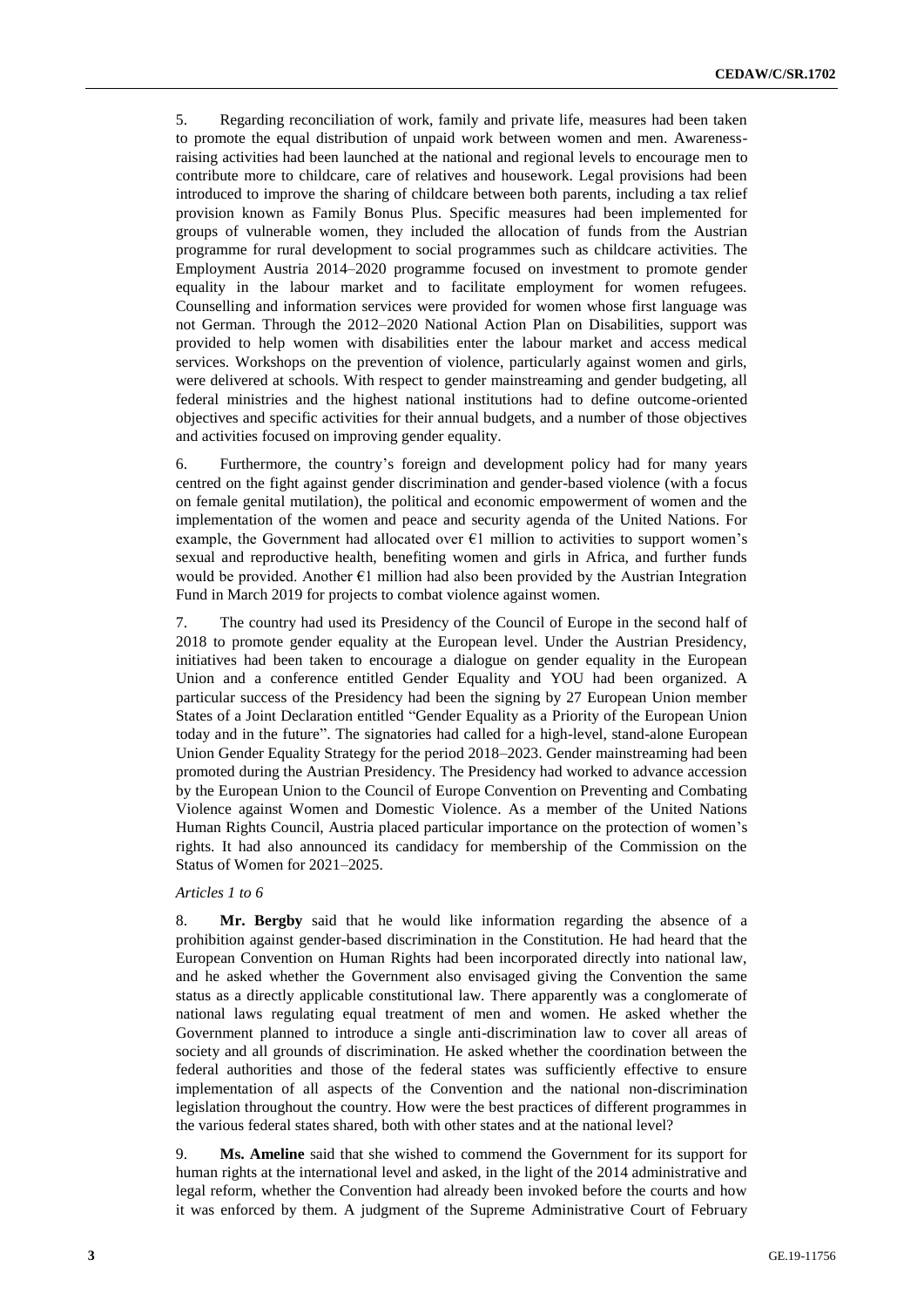2018 awarding compensation to a man who had brought a case against the Government after a woman had won a promotion over him ran counter to the spirit of article 4 of the Convention and demonstrated a possible misunderstanding of the concepts of direct and indirect discrimination. The outcome of that case indicated that the application of the Convention had perhaps not been understood or had been too narrowly interpreted. She asked how the actions of the various bodies dealing with cases of discrimination were harmonized and what mechanism was responsible for enforcing the implementation of international treaties. It would be useful if the delegation could provide the Committee with examples of complaints that cited the Convention and that had been presented to the Ombudsman Board. She asked whether there was the political will to strengthen the powers, independence and resources of the Ombudsman Board so that it could attain A status with the International Coordinating Committee of National Institutions for the Promotion and Protection of Human Rights. In the light of the restrictions that had been imposed as part of the Government's asylum policies, the resulting decrease in the number of refugees allowed to seek asylum in the country and the Government's withdrawal from the Global Compact for Safe, Orderly and Regular Migration, she asked what specific procedures were in place for women migrants seeking asylum. Was legal support provided for women whose applications were refused, and did those women have access to appeals procedures? She would like to know at what governmental level the strategy for achievement of the Sustainable Development Goals was implemented and how the Government envisaged incorporating the Convention into that strategy. She also asked whether the Government could provide an assessment of the policy it had adopted to assist the Roma community in the period from 2016 to 2020.

10. **Mr. Tichy** (Austria) said that article 7 of the Constitution enshrined the principle of equality between men and women, but gender equality was covered predominantly by antidiscrimination legislation. The incorporation of the European Convention on Human Rights into national law was exceptional, as other ratified treaties were not part of Austrian constitutional law, but were implemented through enabling legislation, adopted by parliamentary action. The Government did not currently envisage changing that situation. In the event of non-compliance with an international obligation at the level of the federal states, power could be devolved to the federal level to enforce observance. The accreditation of the Austrian Ombudsman Board with B status as a national human rights institution by the International Coordinating Committee of National Institutions for the Promotion and Protection of Human Rights was attributable to the fact that its three members were appointed by the three political parties with the highest number of seats in the National Council and were then elected by the National Council.

11. **Ms. Mandl** (Austria) said that harmonizing and coordinating the distribution of competences regarding anti-discrimination law across all levels of government remained a challenge. There were no plans to amend the Constitution to alter the distribution of powers or to harmonize legislation in that regard. The issue of gender equality was dealt with by designated bodies and was covered by federal laws on equality, which covered all grounds of discrimination, unlike the Equal Treatment Act. Awareness-raising activities were conducted to make the purpose and functions of those various laws and bodies better known.

12. **Ms. Niavarani** (Austria) said that there was a state-level forum allowing women and equality commissioners, equal treatment offices, associations of towns and municipalities and the Division for Women and Equality of the Federal Chancellery to discuss best practices in diverse areas. A meeting had recently been held on income transparency, for example. Owing to the word limit, the State party's report contained more information on the situations in some federal states than it did on others. The Government had adopted a mainstreaming approach to the implementation of gender-specific aspects of the 2030 Agenda for Sustainable Development, whereby each ministry was responsible for deciding on the action to be taken. A gender-based approach was also adopted for the achievement of the other targets under the Agenda. Austria had adopted a Roma integration strategy in line with the European Union Framework for National Roma Integration Strategies up to 2020, whereby it sought to improve the situation of the Roma population by promoting equality and combating discriminatory attitudes. The strategy had recently been updated, in cooperation with Roma civil society. Roma contact points had held public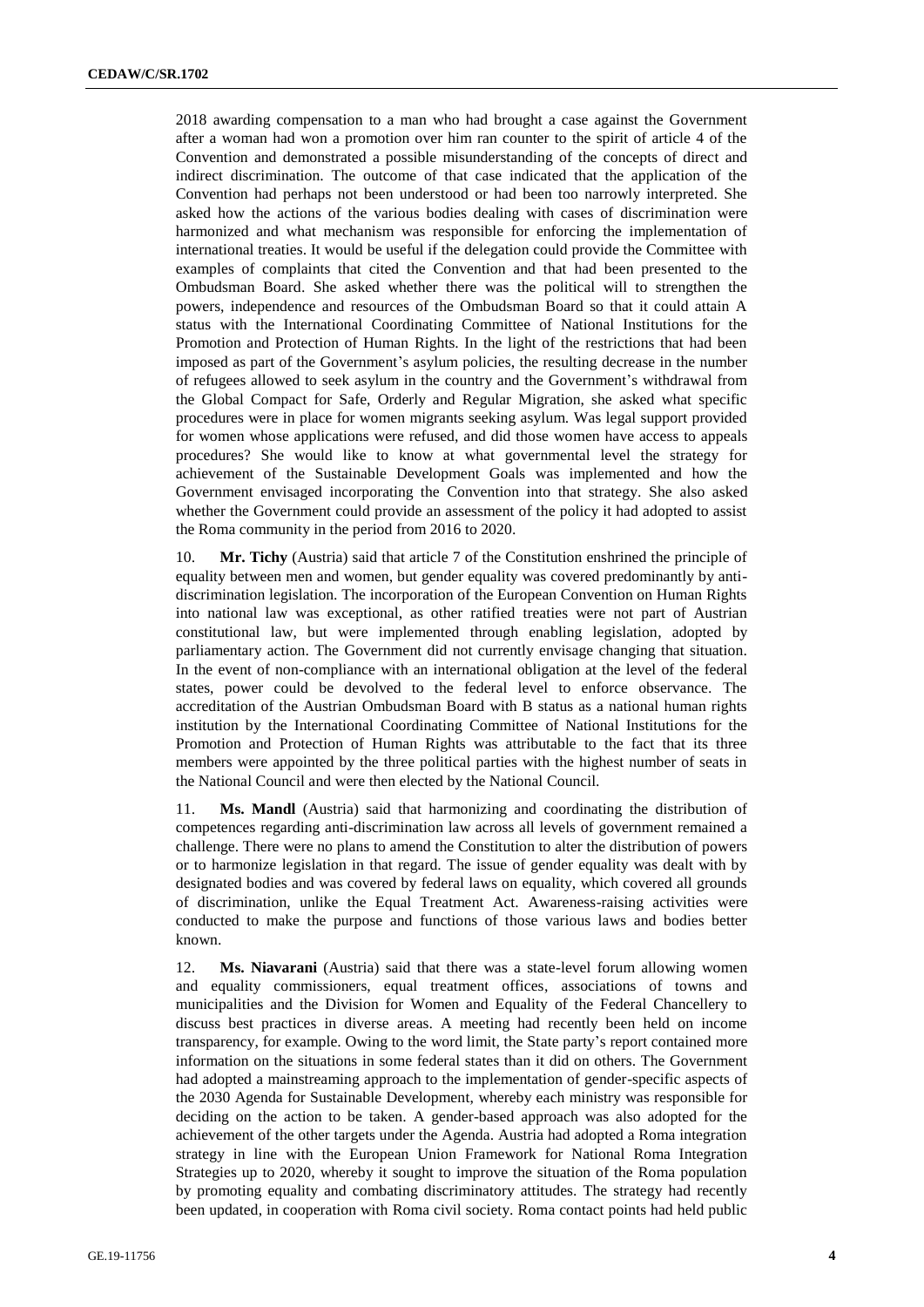consultations on key areas to be covered by the strategy in the future, in which the empowerment of women and girls featured prominently. The Roma dialogue platform would closely monitor the implementation of the strategy until 2020.

13. **Mr. Ruscher** (Austria) said that his country had received over 100,000 asylum seekers since 2015, which had posed a major challenge in terms of providing adequate accommodation. Nobody had been mistreated or otherwise disadvantaged owing to the length of the application processing times. Female asylum seekers who had been subjected to trauma had the right to be interviewed by women, but most preferred male interviewers and interpreters. It had not always been possible to find interpreters promptly for all the required languages. No protection or assistance afforded to men was withheld from women. On the contrary, unaccompanied women had the option of staying in women-only asylum centres that were supervised exclusively by women and that men were not permitted to enter. All asylum seekers were entitled to a range of services, including health insurance, psychotherapy and legal counselling.

14. **Ms. Fischer** (Austria) said that the indicator framework for the Sustainable Development Goals had been incorporated into the Austrian Development Agency's system for monitoring and evaluating its development projects and programmes. The programmes' contribution towards eliminating discrimination against women, in line with Sustainable Development Goal 5, was specifically measured. The Agency had projects specifically benefiting Roma women in the Western Balkans.

15. **Mr. Reibmayr** (Austria) said that, during the current seven-year programming period of the European Social Fund, the Federal Ministry of Labour, Social Affairs, Health and Consumer Protection was focusing on the integration of the Roma population into the labour market by providing career advice services, including some specifically tailored for Roma women. The Ministry also worked closely with the Federal Chancellery to develop indicators on poverty and social exclusion under the Sustainable Development Goal indicator framework.

16. **Ms. Schaller-Steidl** (Austria) said that the attainment of Sustainable Development Goals 4 and 5 was considered when determining the budget of institutions in the education sector. In higher education, those goals had been integrated in performance agreements with public universities. Furthermore, they were a core part of the Horizon Europe framework research programme of the European Union, meaning that they would be taken into account in funding allocations for future research projects.

17. **Mr. Bergby** said that he would like to know whether the State party would consider adopting the Convention as federal law. He wished to know how frequently meetings were held between the Federal Council and representatives of non-governmental organizations (NGOs), as required by the Equal Treatment Act, the Federal Act on the Equal Treatment Commission and the Ombud for Equal Treatment, and what the results of the dialogues had been. He would be interested to hear whether there had been any change in the budget of the Ombud and the Commission for Equal Treatment and whether the Government considered the current allocations to be sufficient. Did police officers, members of the judiciary and any other relevant stakeholders who were not administrative personnel attend the seminar programme about gender and equality for staff of the federal administration?

18. **Ms. Ameline** said that she wished to know what body monitored the integration and application of the Convention within the national legal system. She asked whether there was a commission responsible for overseeing the implementation of international treaties and said that she would like to hear more about the procedures for caring for female asylum seekers who had been victims of systematic rights violations.

19. **Mr. Tichy** (Austria) said that Austria had adopted the European Convention for the Protection of Human Rights and Fundamental Freedoms as its main source of fundamental rights, and that the European Convention had thus been enshrined in the Constitution. The national parliament had decided that the Convention on the Elimination of All Forms of Discrimination against Women, like other United Nations human rights treaties, should be applied through national law. To ensure that the European Convention took precedence in the event of any discrepancy with other treaties, instruments without constitutional status could not be directly invoked in the judicial system. An informal working group of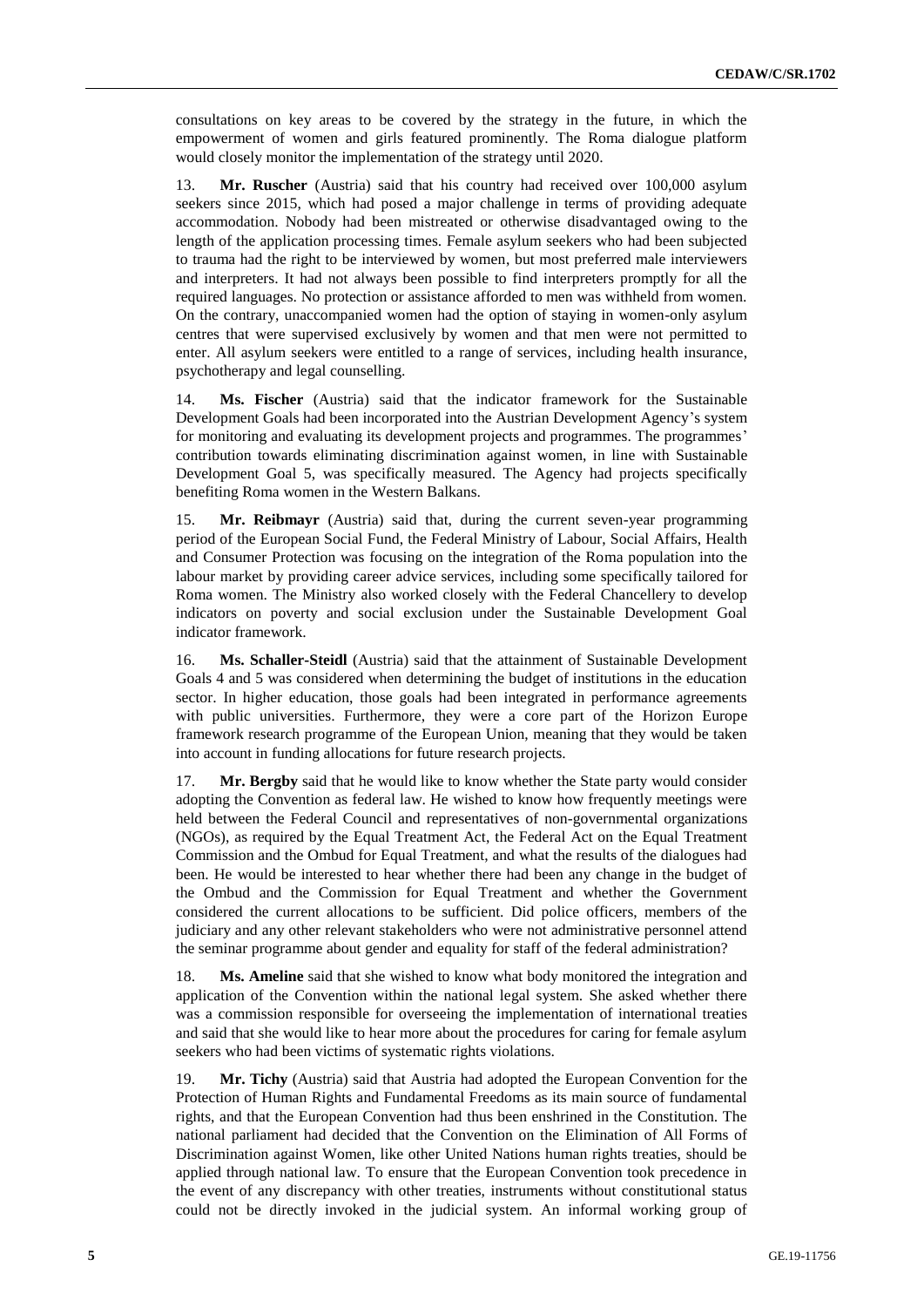representatives of Austrian ministries and regional representatives met to discuss matters such as the implementation of the human rights treaties and reports submitted to the United Nations treaty bodies. The working group was chaired by the head of the Constitutional Service and by the legal adviser of the Federal Ministry for Europe, Integration and Foreign Affairs, in rotation.

20. **Ms. Niavarani** (Austria) said that the meeting of Federal Council and NGO representatives was required by law to take place once a year to discuss key issues and challenges, including activities such as promoting the rights of lesbian, gay, bisexual, transgender and intersex persons and tackling hate speech. The human resources of the Equal Treatment Commission and the Ombud for Equal Treatment had been optimized, in line with the budgetary framework in place, and the Commission had recently appointed two new trainees. Reports on equal treatment – one each on the public and private sectors – were submitted to the national parliament every two years and covered issues relating to equal treatment legislation, the work of NGOs and cases currently brought before those bodies.

21. **Mr. Ruscher** (Austria) said that, when men were granted asylum, their wives were automatically granted asylum as well, regardless of whether they otherwise qualified. In cases where the wife had remained in the country of origin, she was eligible to apply for family reunification at the Austrian consulate in that country. A project had been launched to reflect the fact that the police force was the largest institution for the protection of human rights in the country. Part of the project involved the organization of meetings between the police and NGO representatives to discuss a variety of human rights issues. The police training programme had been reformed to place greater emphasis on human rights. The number of women joining the police force had increased significantly in recent years, thanks in part to gender mainstreaming.

22. **Mr. Manquet** (Austria) said that a court case had been brought by a male candidate claiming that he had been discriminated against following the appointment of a rival female candidate for a position in the Ministry for Transport, Innovation and Technology. While the Equal Treatment Act required women to be selected before men when both were equally qualified and when women were underrepresented in the recruiting organization, the male candidate had won that case because the female candidate was found to be less qualified.

23. **Ms. Haidar** said that she would be grateful if the delegation could share some of the results of the policy requiring all government ministries to have outcome-oriented objectives relating to gender equality. Given that no additional funding had been provided to the Division for Women and Equality, she wished to know how the Government would ensure that the Division received an adequate share of overall funding for gender issues and that sufficient priority would be given to multiple and intersectional discrimination. She would appreciate information on cooperation between the Ombudsman Board and the Equal Treatment Commission on combating multiple and intersectional discrimination. She asked whether information on the women's service helpline offered by the Division for Women and Equality was widely distributed, accessible and available in a variety of languages. The Committee would also like to learn what the budget for counselling and support services for women had been in 2019. Had those services been assessed, and, if so, what had the results been? It would be useful to have information on the link between the work of the Division for Women and Equality at the federal level and the corresponding activities at the provincial level.

24. **Ms. Nadaraia** said that she wished to know why quotas for women in political parties were not mandatory and pointed out that the principle of temporary special measures was recognized in the Constitution. How was the quota for the number of women in the federal service enforced in practice, and what proportion of federal officials were women? She would be interested to know to what extent the requirement for 38 per cent of members of supervisory boards of State-owned and State-related enterprises to be women had been achieved. The Committee would also like to hear whether any incentives were planned to enhance the representation of women in leadership positions in the private sector. It would be useful to have the latest figures on the proportion of women in university collegial bodies following the increase in the quota for women from 40 to 50 per cent in 2015.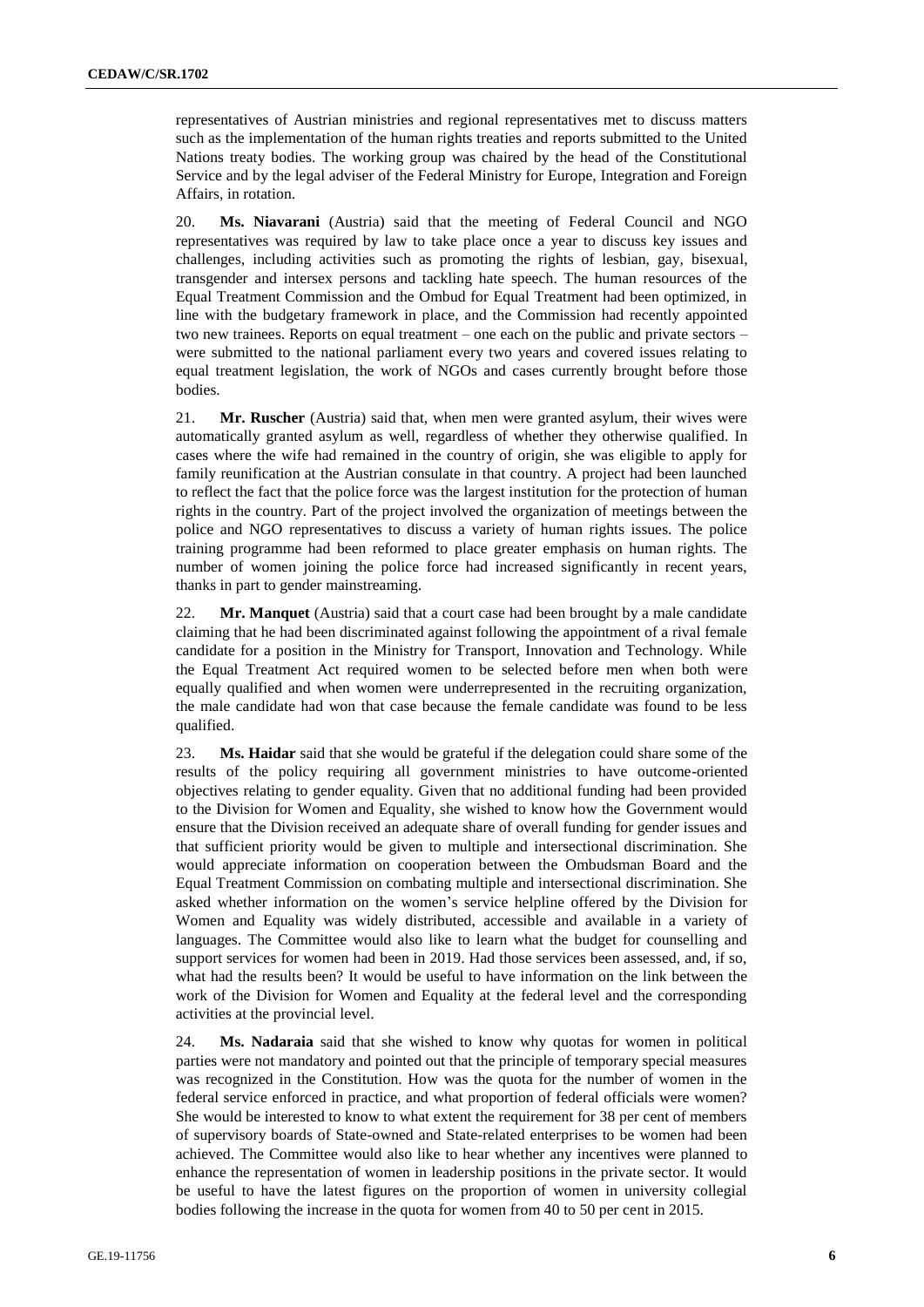25. **Ms. Schaller-Steidl** (Austria) said that, since 2013, each government ministry had been obliged to set five spending targets, including one gender equality target, which had to be accompanied by appropriate implementation measures, including progress indicators. The Federal Ministry of Education, Science and Research had set a basic target for increasing female representation in leadership positions, in decision-making processes and in research and tenure-track positions. In the education sector, priority was given to enhancing the gender-related competencies of teaching staff. Each government ministry was obliged to submit an annual progress report, which was reviewed by the parliament. Ministerial gender equality targets also had to be incorporated into other policy documents, such as performance agreements with public universities, research institutions and education boards.

26. **Ms. Madner** (Austria) said that the federal Government was also working towards achieving gender balance in agricultural and forestry schools, with a view to increasing female representation in the corresponding sectors. The schools in question had launched information campaigns to raise the awareness of prospective female students of the employment options available to them upon graduating. The percentage of female students attending those schools, which had stood at 46 per cent in 2015, was increasing steadily. It was hoped that gender parity could be achieved by 2026.

27. **Mr. Tichy** (Austria) said that the members of the Ombudsman Board often met with members of the Equal Treatment Commission to discuss human rights issues and related projects.

28. **Ms. Mandl** (Austria) said that the different units of the Equal Treatment Commission had begun to cooperate more closely in handling cases relating to multiple and intersectional discrimination. There was likewise a greater exchange of information between the Commission and the judiciary in relation to the outcome of proceedings. Multiple discrimination was currently not defined in the Equal Treatment Act and was mentioned only in the provisions on applicable sanctions. That issue had been discussed at length during the assessment of the Act's impact. The absence of such a definition was considered by some to be an advantage, as a definition might narrow the scope of the Act, whereas others believed that the Act ought to explicitly address multiple discrimination. In any event, the Equal Treatment Commission and the Ombud for Equal Treatment continued to take up cases concerning multiple or intersectional discrimination.

Ms. Niavarani (Austria) said that the budget of the Division for Women and Equality of the Federal Chancellery for 2019 stood at  $€10,150,000, 52$  per cent of which would be spent on counselling services for women and girls and on specific women's projects. The remaining 48 per cent would be spent on protecting women and girls from violence, for example by funding violence protection centres, and associated awarenessraising and information campaigns. The women's helpline provided advice and support to migrant women in both Kurdish and Turkish and, if they were in need of more comprehensive information, could direct them to the relevant authorities.

30. In July 2019, a new law on the funding of political parties and parliamentary groups had been adopted. Under one of its provisions, parliamentary groups in which more than 40 per cent of members were women would receive a 3 per cent increase in funding. The law was due to enter into force in November 2019. The Government had committed to raising the percentage of women appointed to the supervisory boards of State-owned or Stateaffiliated companies with a public share of 50 per cent or more. The target had been set at 35 per cent, to be achieved by the end of 2018. Most of those companies had already fulfilled or exceeded the 35 per cent quota in 2017. Similar targets had also been set in some of the federal states. In 2017, just over 40 per cent of federal civil service positions were held by women. In the same year, women had held 30 per cent of leadership positions in the federal civil service, compared with 27 per cent in 2015.

31. **Mr. Manquet** (Austria) said that a new law on the equal representation of men and women on supervisory boards had entered into force in January 2018 and had set a target of 30 per cent representation for each sex in companies that had more than 1,000 employees or that were stock-listed. Women's representation on supervisory boards had increased slowly over the last year. By January 2019, women held just under 25 per cent of positions on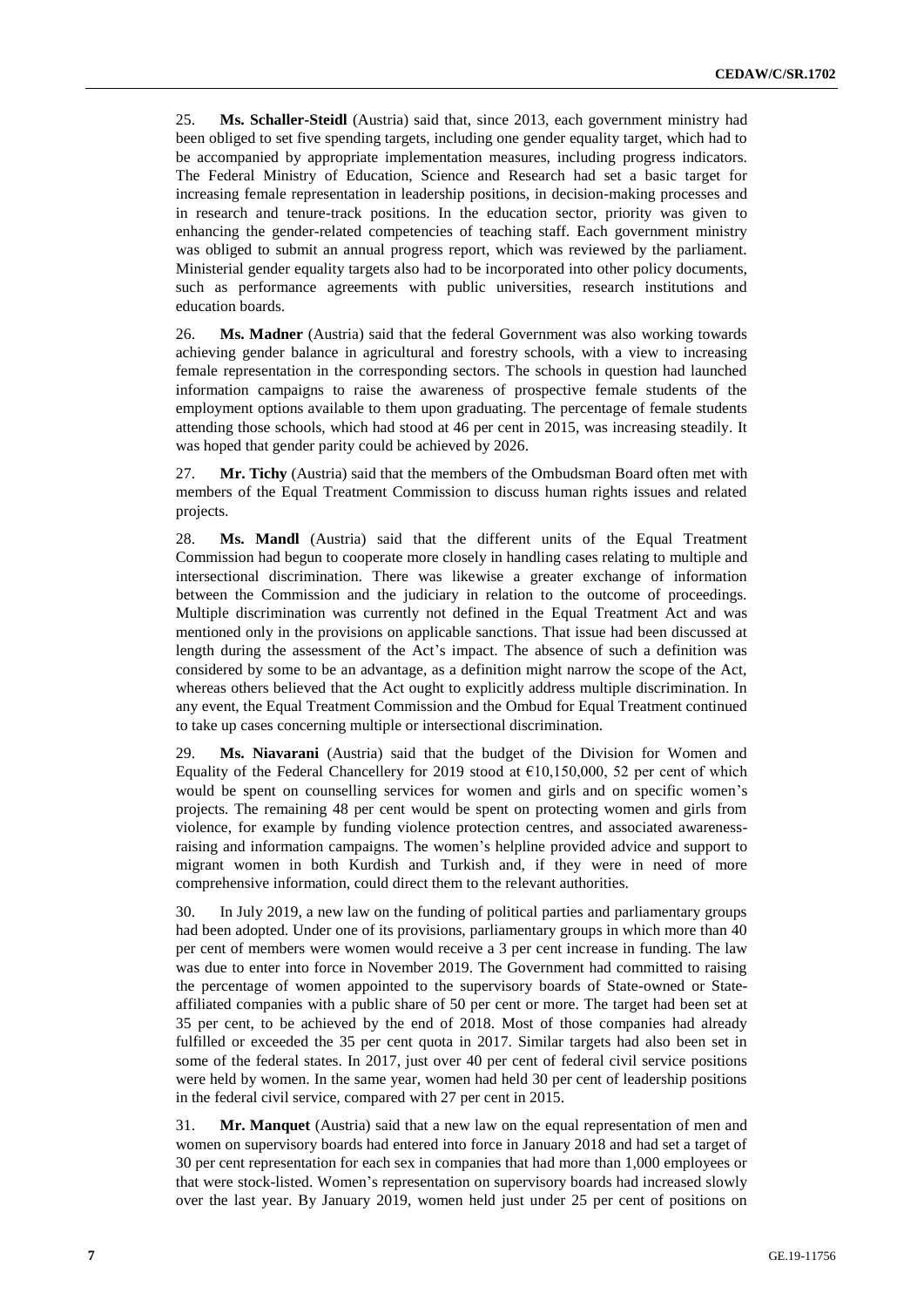supervisory boards. The slow progress made in achieving the 30 per cent target could be explained by the fact that the composition of existing supervisory boards had often remained unchanged.

32. **Ms. Schaller-Steidl** (Austria) said that women's representation in rectorates of public universities, university boards, habilitation committees, appeals committees and curriculum committees had increased between 2010 and 2018.

33. **Ms. Tisheva** said that, despite the State party's good reputation for innovations in the prevention of violence against women and the laudable legislative and institutional measures that it had adopted in that connection, the Committee remained concerned about the continued prevalence of gender stereotypes and discriminatory and sexist messages, which hindered the enjoyment of human rights by women and girls and undermined the measures in place to protect them against violence. In particular, there was a pressing need for the State party to condemn online discriminatory discourse and hate speech. She asked what legislative and policy measures the State party planned to take to better counter gender stereotyping and sexism in all spheres, and what awareness-raising initiatives it would undertake to support those measures. It would be useful to know whether that issue would be addressed in future human rights and gender equality plans and which public body would be responsible for monitoring and evaluating the impact of such activities. She also asked whether the State party had considered adopting a broader, coordinated strategy to combat gender stereotyping and sexism, to supplement the somewhat limited mandate of the Equal Treatment Commission. Noting that the State party had made commendable efforts to combat sexism in advertising, in particular by prohibiting public and private television broadcasters from showing advertisements containing discriminatory content, she asked whether the Government might consider adopting a broader strategy and extending its monitoring and protection activities to cover advertising in other media.

34. While she welcomed the progress made by the State party in domesticating the Council of Europe Convention on Preventing and Combating Violence against Women and Domestic Violence (Istanbul Convention), she noted that the continued prevalence of sexism and gender stereotypes, coupled with the bias faced by female victims of intersectional discrimination, had somewhat undermined the measures in place to protect women against gender-based violence. She understood that financial support for women's NGOs had been cut by almost 7 per cent between 2018 and 2019. What policy and awareness-raising measures did the State party intend to take to guarantee women, including migrant and asylum-seeking women, effective protection from all forms of violence, and how would it guarantee access for vulnerable victims to general and specialized services and to legal assistance and special legal proceedings? The delegation should explain how the effectiveness of such protection would be monitored and evaluated and how the Istanbul Convention's favourable treatment based on residence status and gender-based asylum claims was guaranteed in practice. Did the State party plan to increase budgetary allocations for the protection of women and girls against violence for the following fiscal year? Did it intend to increase funding for women's NGOs?

35. **Ms. Bethel** said that the Committee recognized the State party's diligent efforts to meet the minimum standards for addressing trafficking in women and girls, as set out in the Protocol to Prevent, Suppress and Punish Trafficking in Persons, Especially Women and Children, supplementing the United Nations Convention against Transnational Organized Crime. However, Austria remained a destination and transit country for women and girls who had been trafficked for sex work and forced labour. She asked what protection was given to female victims of trafficking who had been granted a special protection residence permit under article 57 (1) (2) of the Asylum Act and whether the granting of the permit and access to services such as counselling, housing, the labour market and health care were contingent upon the victim's willingness to testify in criminal proceedings. It would also be useful to know whether such a permit would still be granted to victims who instituted civil proceedings and whether legal aid was available to such persons. The delegation should also explain how trafficked women who were nationals of the European Union were protected under the Settlement and Residence Act and how the rights of trafficked women were protected if they were unlikely to fulfil the required criteria to receive a registration certificate. Noting that the primary role of the Working Group on Human Trafficking for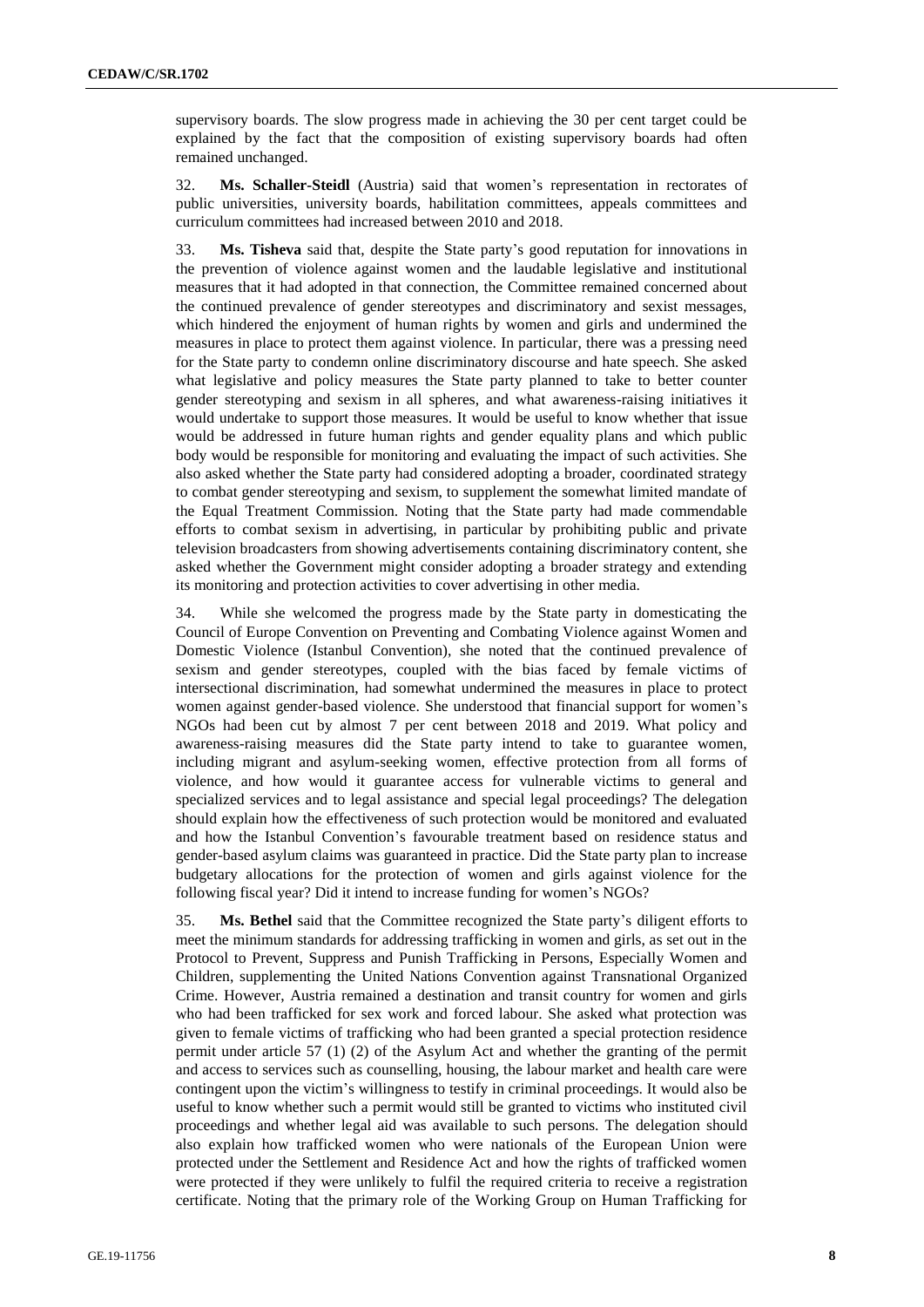the Purpose of Labour Exploitation was reportedly to raise awareness among supervisory authorities and to teach them how to identify victims of human trafficking, she asked whether those efforts had led to a reduction in the number of women trafficked for the purpose of forced labour and how many perpetrators had been successfully prosecuted. She would be interested to know whether the three emergency shelters and one temporary housing unit for female victims of trafficking, which could accommodate a total of 28 women, were sufficient and, if not, whether the State party planned to build additional facilities.

36. Although the State party met minimum prosecution standards, in many cases, the national courts reportedly handed down only short prison terms to persons convicted of human trafficking, despite the fact that the Criminal Code provided for prison terms of up to 10 years. It would be helpful to learn more about the reasons justifying such light sentencing and to know how many people had been arrested, prosecuted, convicted and sentenced for human trafficking in 2018. She also wished to know whether, in the delegation's view, the programmes to combat cross-border trafficking and to enhance joint investigations with European Union member States, China and Nigeria had been successful, what indicators had been used to measure their success and whether as a result there had been a significant reduction in trafficking in women and girls. Lastly, she asked whether the State party's efforts to raise awareness among female prostitutes of the problem of human trafficking within the commercial sex industry had resulted in the identification of more female victims of trafficking.

37. **Ms. Schaller-Steidl** (Austria) said that, in order to combat gender stereotypes, the Federal Ministry of Education, Science and Research had introduced a new teaching principle on reflexive gender education and equality, for use in teacher training colleges and education boards. The purpose of the principle was to promote gender-sensitive cultures of teaching and learning, to break down gender stereotypes, particularly in relation to study and career choices, and to minimize gender segregation in education as a whole. Practical measures had also been taken in that connection.

38. **Ms. Niavarani** (Austria) said that the report and written replies contained information on the various strategies that were in place to encourage girls to study science, technology, engineering and mathematics and to enter non-traditional professions. The content of advertisements was restricted by both legal regulations and self-imposed restrictions. A "retouch barometer", available on the Austrian Advertising Council's website, could be used to determine the extent to which promotional photographs were real in terms of slimness and beauty. Advertising watch groups that were subsidiary to the Council operated in the different federal states. In 2011, an anti-sexism committee had been set up within the Council to issue opinions on whether or not specific advertisements were discriminatory.

39. **Mr. Ruscher** (Austria) said that 66 persons had been arrested in 2017 for suspected involvement in human trafficking and 75 persons for suspected involvement in cross-border prostitution. For legal reasons, no further information on the outcome of those arrests could be provided. Every police officer in Austria had to follow a mandatory continuous training programme that covered human rights issues and new human rights standards. Following the publication of the Committee's concluding observations in 2013 [\(CEDAW/C/AUT/CO/7-8\)](http://undocs.org/en/CEDAW/C/AUT/CO/7-8), training on how to identify persons involved in human trafficking had initially been dispensed to some 550 police officers. The same training had subsequently been offered to all police officers working with potential victims of trafficking and, since 2015, to officials of the Federal Ministry for Europe, Integration and Foreign Affairs.

40. **Ms. Prantner** (Austria) said that the main support service for female victims of human trafficking was located in Vienna and could now accommodate a total of 28 women, as 10 additional spaces had been created in 2016. The service was funded jointly by the Federal Ministry of the Interior and the Division for Women and Equality. The funding allocated to the service had recently increased by 15 per cent. In recent years, the number of women availing themselves of counselling services had grown. In 2018, some 300 women had received assistance from the support service. In 2017, 80 women had stayed in the service's accommodation. The 28 spaces were sufficient to meet current demand.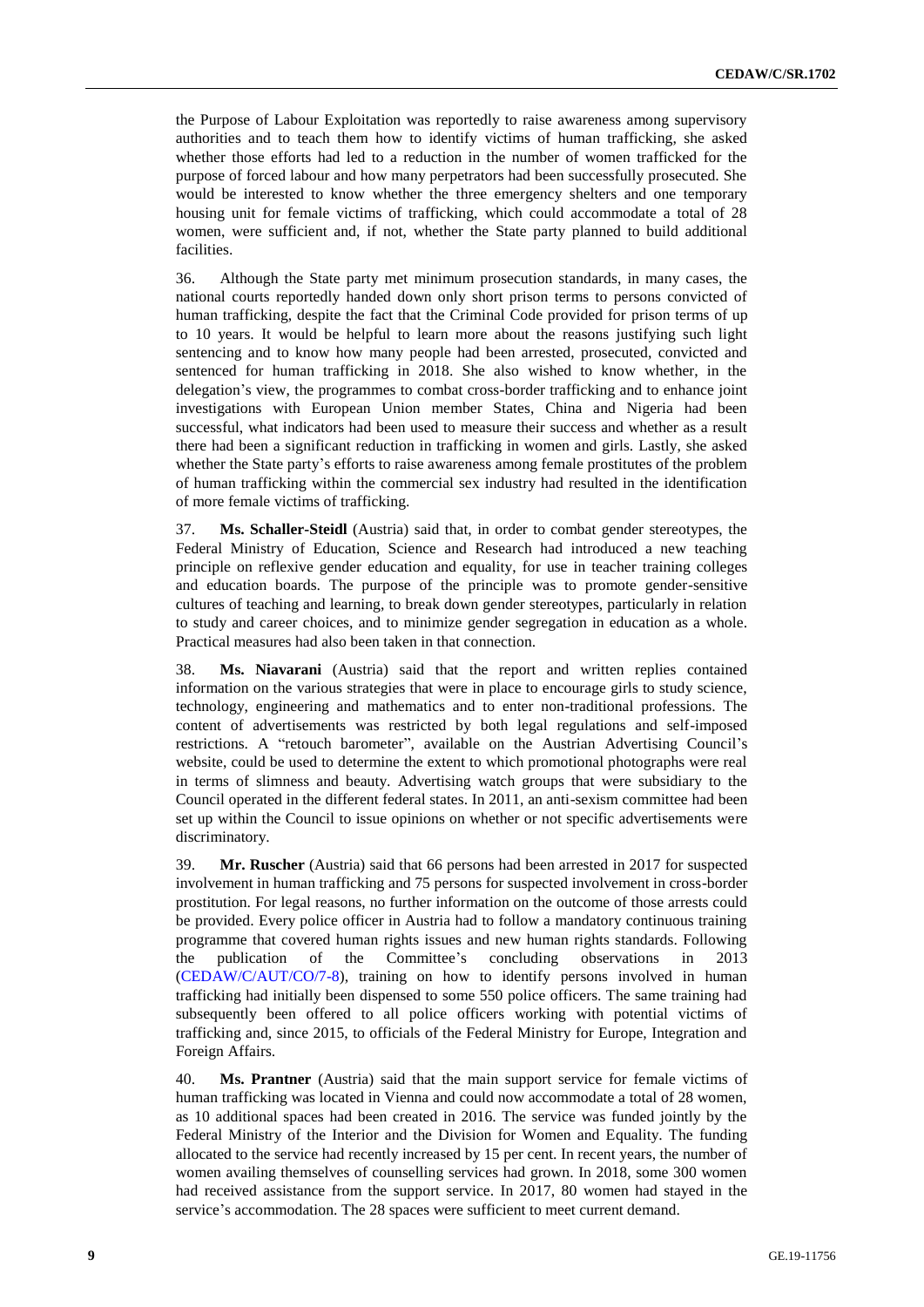41. **Ms. Mandl** (Austria) said that she was unable to provide information on the impact of the awareness-raising activities of the Working Group on Human Trafficking for the Purpose of Labour Exploitation. The focus of such activities was to provide institutions with the knowledge necessary to identify potential victims. In the future, the Working Group would turn its attention to preventing the exploitation of domestic workers.

42. **Mr. Manquet** (Austria) said that victims of violence and human trafficking had the right to receive psychosocial and legal assistance during court proceedings. The number of persons provided with such assistance had risen from about 3,500 to 8,400 between 2010 and 2018, and the Ministry of Justice had increased its assistance budget from  $64$  million to more than  $\epsilon$ 7 million during that period. In 2018, six people had been convicted of human trafficking offences and three of offences related to cross-border prostitution-related trafficking. In respect of penalties, a case had recently come before the courts in which the five defendants, all Venezuelan nationals, had been convicted of trafficking offences and sentenced to between 3 and 6 years' imprisonment. Seventeen victims, also from Venezuela, had been identified and awarded substantial compensation for the harm they had suffered.

43. **Ms. Lassmann** (Austria) said that the fifth National Action Plan on Combating Human Trafficking, which had been adopted for the period 2018–2020, acknowledged new challenges, especially in relation to the migration crisis. The Plan recognized that refugees, especially unaccompanied minors, were at risk of exploitation, and it contained several measures for the identification of potential victims. Measures included training and awareness-raising for the staff of police detention centres and reception centres and for the employees of the Federal Office for Immigration and Asylum, and the dissemination of information materials in several languages. All relevant stakeholders were represented in the Task Force on Combating Human Trafficking, established in 2004.

44. **Mr. Ruscher** (Austria) said that under the Asylum Act, victims and witnesses in human trafficking cases were given the right to reside in Austria so that criminal prosecutions could take place. Victims were under no obligation to file a complaint in order to receive a residence permit; proceedings were instituted by the police or the prosecutor. Residence permits were automatically extended in the event of lengthy criminal proceedings. It was not necessary to have a residence permit in order to work.

45. As part of cross-border efforts to tackle human trafficking, the Joint Operational Office against Human Smuggling and Human Trafficking had been established within the Federal Criminal Police Office. About 50 people were currently working there. The Joint Operational Office worked with different police departments, and since opening in 2016 had apprehended 185 persons, 109 of whom had been prosecuted.

46. **Ms. Prantner** (Austria) said that the brochure for sex workers sought to raise their awareness about acts that violated their rights. The brochure was disseminated for example by the health services that carried out sex workers' mandatory health checks, thus guaranteeing that those who were working legally received the necessary information about where to turn if their rights were violated. The counselling services that distributed the brochure had reported that sex workers found the information helpful.

### *Articles 7 to 9*

47. **Mr. Safarov** said that Austria was to be congratulated on the appointment of its first female Chancellor. Given that the country was home to significant national, ethnic, language and religious minorities, he was interested to know what proportion of members of the Government, the parliament and the municipal authorities were women from those groups and what proportion were women with disabilities. The Committee had noted that Austria did not have any legally binding measures to improve the representation of women in politics and that article 7 (2) of the Constitution only provided for a national objective to advance equality between genders and for voluntary efforts to be made. Moreover, according to the analytical report "Balanced Participation of Women and Men in Decision-Making" of the Gender Equality Commission of the Council of Europe, the percentages of senior ministers, heads of regional governments and general consuls who were female had all fallen during the period 2005–2016. He would appreciate an explanation of those trends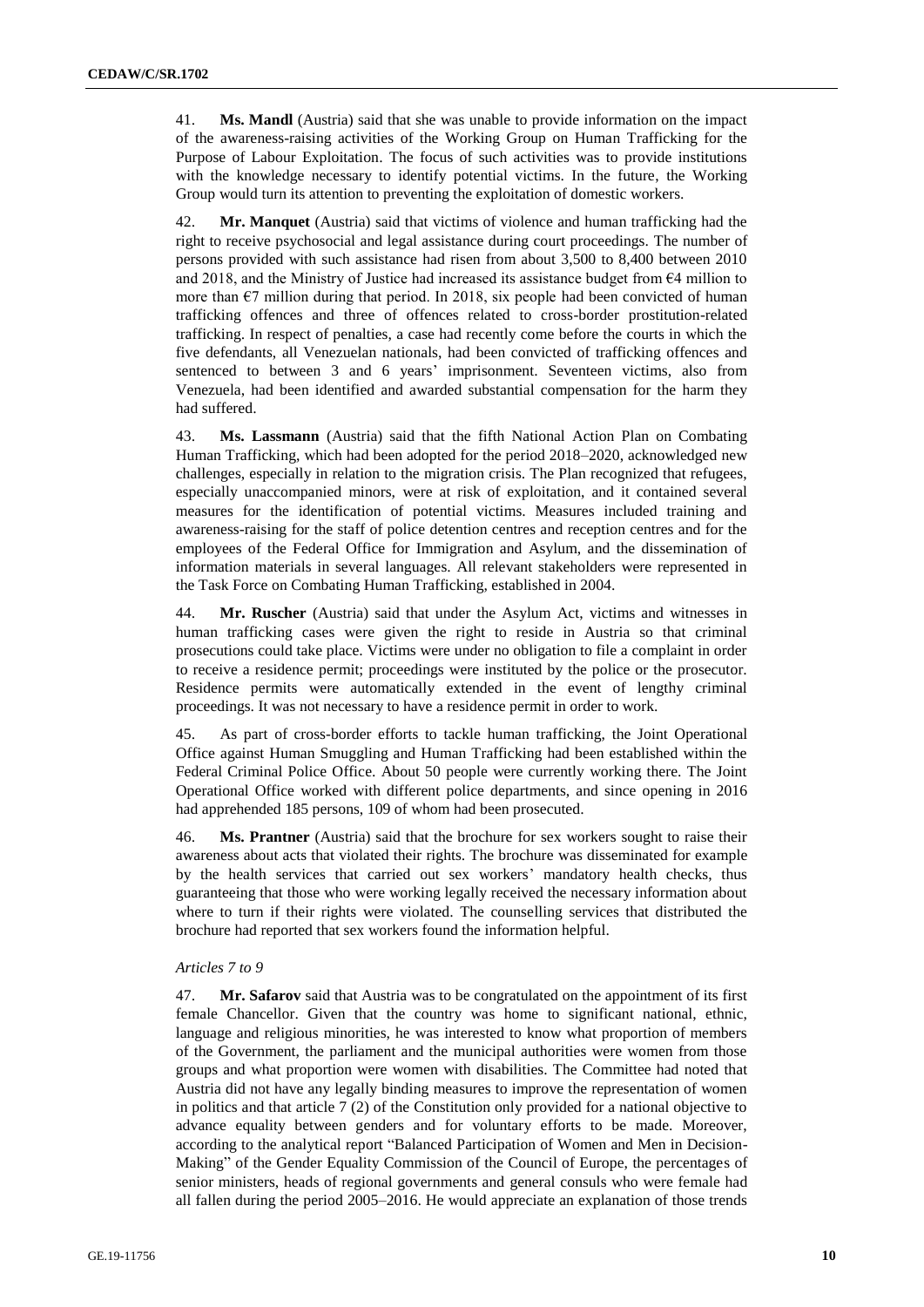and of whether there was a structural reason why women accounted for only about 7 per cent of mayors. He would also be grateful for up-to-date information on the number of female and male ambassadors who were serving in foreign countries and the number of women and men who were heads of NGOs. To what extent were women represented in the armed forces, in law enforcement agencies, in the judiciary and in the management of major organizations? Lastly, he asked whether any education programmes were provided to increase the participation of girls, especially girls from migrant and refugee backgrounds, in sports.

48. **Ms. Narain** said that the Committee was concerned that the income requirements for obtaining Austrian citizenship were set so high that they had a discriminatory effect on women. Moreover, only personal income, legal claims to maintenance and insurance benefits were considered under the heading of "sufficiently secured livelihood", whereas unpaid labour such as child care, housework and the care of elderly relatives – all forms of work predominantly done by women – were not. Therefore, she asked whether Austria might enact derogations so that unpaid labour would be taken into account and more women could qualify for citizenship. The Committee noted that the income criteria for naturalization had been amended in 2013 so that hardships such as serious illness and disability had to be taken into account. However, the Committee had been informed that the exemption clause was interpreted restrictively and was unlikely to benefit many applicants. She asked whether the Government had carried out any statistical assessments or had otherwise considered the adverse impact on women of the strict citizenship criteria. What did the Government intend to do to ensure that those criteria did not operate unfairly against female applicants?

49. **Mr. Tichy** (Austria) said that his delegation was unable to give specific information on the representation of women from minorities because such statistics were not kept in Austria. He informed the Committee that following an intense political debate on the subject it had emerged that the minorities themselves did not wish to be counted.

50. **Ms. Niavarani** (Austria) said that there were several platforms for regular dialogue between government ministries and NGOs. The Government encouraged NGOs to participate in international forums devoted to gender questions and provided funding for them to do so. The budget allocated to NGOs currently stood at over €10 million and had not changed in recent years. Although the Government had been obliged to make cuts in subsidies, it had made sure that those cuts did not affect projects that directly supported women and girls. Austria had a gender-balanced Government that included five female and six male ministers. Women held 36.6 per cent of seats in the National Council and 37.7 per cent in the Federal Council. At the local level, the proportion of female mayors was low, at only 8.3 per cent. Political underrepresentation was the result of a combination of factors and challenges, including gender stereotypes, the burden of unpaid work and a maledominated culture. Some political parties had sought to address the situation by voluntarily applying quotas to their electoral lists. Some other measures to encourage female political participation included the provision of mentoring and training programmes to encourage women to enter politics. The Federal Sports Promotion Act placed strong emphasis on the promotion of sports for women and girls. Austria had a centre of excellence, 100% Sport, which was devoted to enhancing gender mainstreaming in the sports system and whose recommendations had led 64 national sports federations to appoint gender equality advisers. Another body was the Strategic Group on Gender Equality in Sports, which implemented European Union recommendations related to gender questions in the world of sports.

51. **Mr. Kienl** (Austria) said that, in light of the fact that women with migrant backgrounds were often the drivers of integration in their families, the Federal Ministry for Europe, Integration and Foreign Affairs had recently increased funding for women's NGOs and projects from  $\epsilon$ 1.4 million to  $\epsilon$ 2.3 million. It had also earmarked an additional  $\epsilon$ 1 million for projects to combat female genital mutilation and violence against women from migrant backgrounds.

52. **Ms. Fischer** (Austria) said that the Austrian Development Agency had in 2017 adopted a gender equality policy under which it had set several goals to enhance gender equality and the empowerment of women and girls. In that framework, it had committed to allocating 85 per cent of its funding to projects or programmes that had been assigned